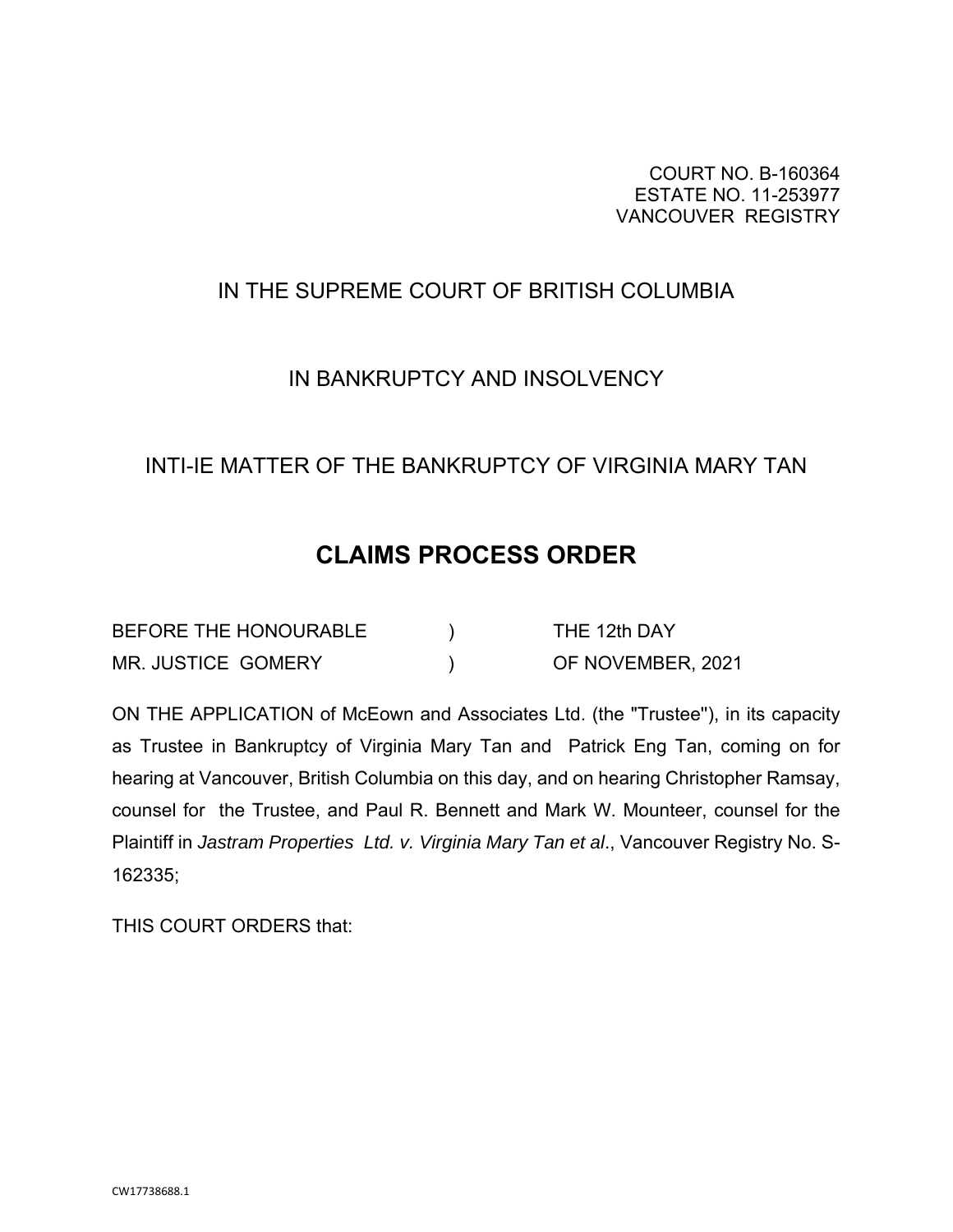## **DEFINITIONS**

For the purposes of this Order, the following terms shall have the following meanings:

(a) "**Amount Advanced**" means the aggregate of amounts advanced by a Class Creditor or on behalf of a Class Creditor to the Tans to invest in the Tan Investment Scheme;

(b) **''Amount Received**" means the aggregate of amounts received by a Class Creditor or paid to any third party on behalf of or for the benefit of the Class Creditor from the Tans, without regard to whether any portion was characterized as interest, dividends, redemptions or profits;

(c) "**Claims Deadline**" means four months after the Notice Date;

- (d) "**Claims Notice Date**", means one month after Class Counsel Review Deadline;
- (e) "**Claims Package**" means a document package, including:
	- (i) an Instruction Letter to a Known Class Creditor;
	- (ii) a copy of this Order, excluding Schedules;
	- (iii) a Proof of Claim;
	- (iv) a copy of the Settlement Administration Plan Order, with the Settlement Administration Plan attached (without Schedules); and
	- (v) such other documents determined to be necessary or desirable by Class Counsel or the Trustee;
- (f) "**Claims Process**" means the procedures outlined in this Order;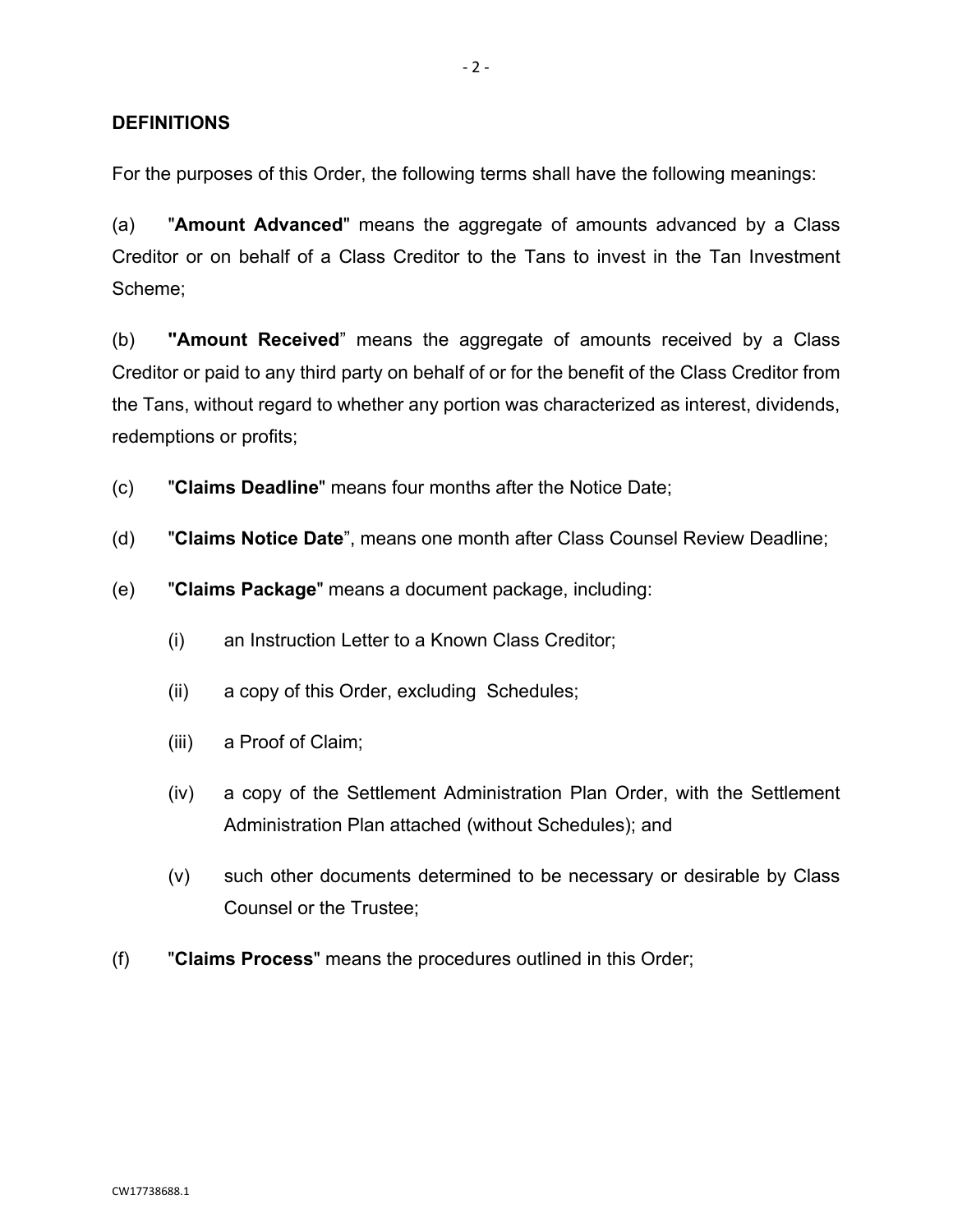(g) "**Claim**" means any right or claim of any Class Member against the Tans, or any of them, for the principal loss of the Class Member's investment in the Tan Investment Scheme that would be a "claim provable in bankruptcy", "provable claim'' or "claim provable" as defined by section 2 of the *Bankruptcy Insolvency Act*, RSC 1985, c. B. 3;

(h) "**Class Counsel**" means the law firms of Bennett Mounteer LLP;

(i) "**Class Counsel Confirmation**" means the confirmation or amendment of a Proof of Claim completed and signed by Class Counsel, and if applicable, the Class Member, substantially in the form attached hereto as Schedule "D" to this Order;

(j) "**Class Counsel Review Deadline**" means one month after the Claims Deadline;

(k) "**Class Creditor**" means any Class Member or assignee who is entitled to make a Claim against the Tans or any of them;

(l) "**Class Member**" means a member of the Class in the Tan Class Action, defined as all persons, other than the Defendants, who have provided funds to invest in the Tan Investment Scheme promoted by Virginia Tan and who have received payments from the Scheme which are lesser in total amount than the total principal amount they invested, and who did not opt-out of the Tan Class Action;

(m) "**Court**" means the Supreme Court of British Columbia;

(n) "**Instruction Letter to Known Class Creditor**" means the letter from the Trustee to a Known Class Creditor regarding the Trustee's determination of the Claim for that Known Class Creditor, completion of a Proof of Claim and the process for revision or disallowance of a Proof of Claim and process of appeal from such revision or disallowance, substantially in the form attached hereto as Schedule "A";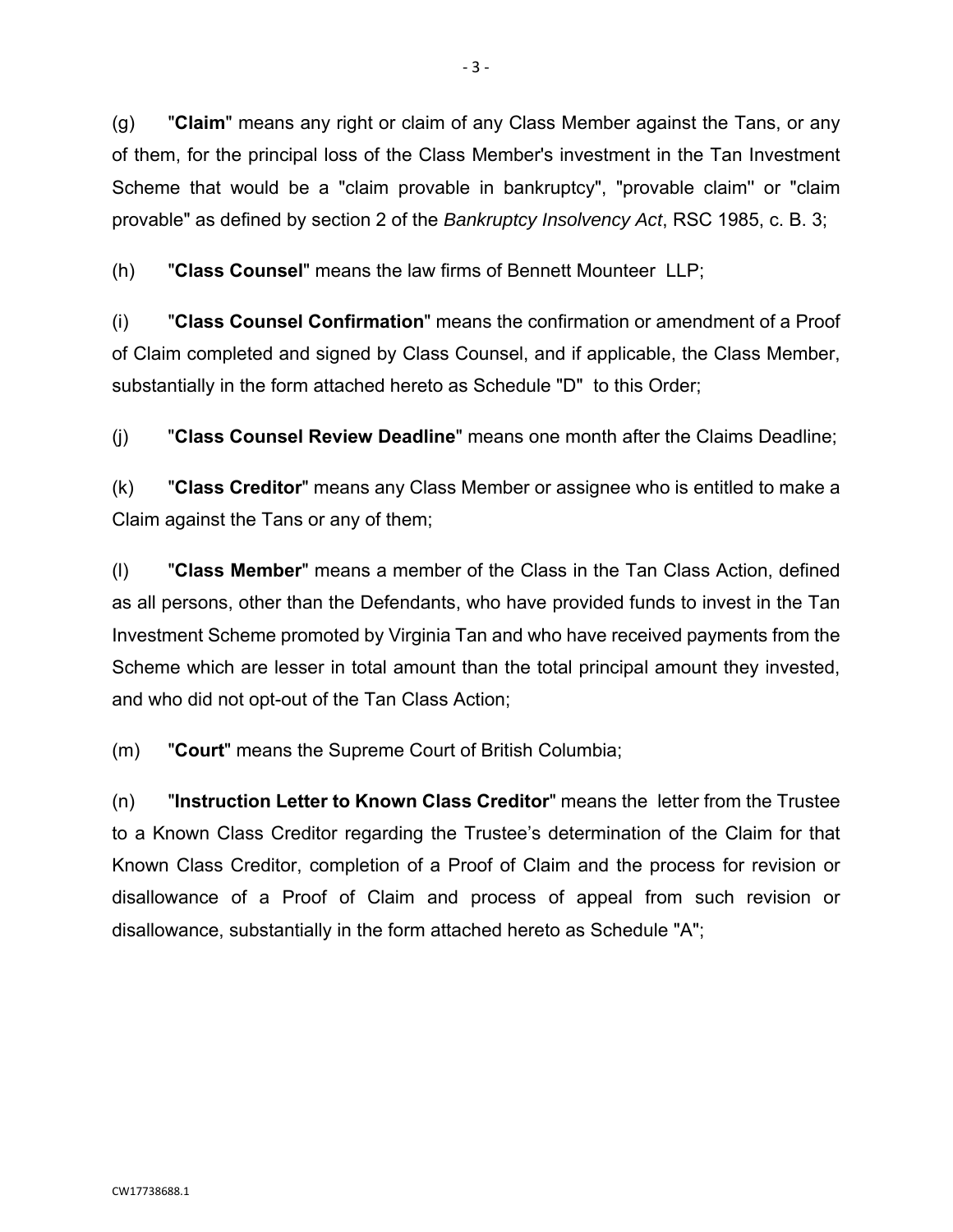(o) "**Known Class Creditor**" means a potential Class Creditor whose identity is known by the Trustee as of the date of this Order and who receives a Claims Package from the Trustee;

(p) "**Notice Date**" means 14 days after the day on which all appellate rights with respect to this Order and the Settlement Administration Plan Order have expired or have been exhausted;

(q) "**Notice of Disallowance**" means the notice substantially in the form attached hereto as Schedule "E";

(r) "**Notice to Unknown Class Creditors**" means the notice to be substantially in the form attached hereto as Schedule "B";

(s) "**Proof of Claim**" means the form to be completed and filed by a Class Creditor setting forth the Class Creditor's Claim, substantially in the form attached hereto as Schedule "C";

(t) "**Proven Claim**" means a Claim that has been allowed by the Trustee pursuant to the terms of this Order;

(u) "**Settlement Administration Plan Order**" means the order made by the Court on November 12, 2021 in the Tan Class Action approving the Settlement Administration Plan for distribution of the Settlement Funds to Class Members;

(v) "**Settlement Funds**" means approximately \$3.512 million held in trust by Class Counsel for distribution to the Class Members pursuant to the Settlement Administration Plan Order;

(w) "**Tan Class Action**" means the certified class proceeding in *Jastram Properties Ltd. v. Virginia Mary Tan et al*., BCSC Action No. S-162335;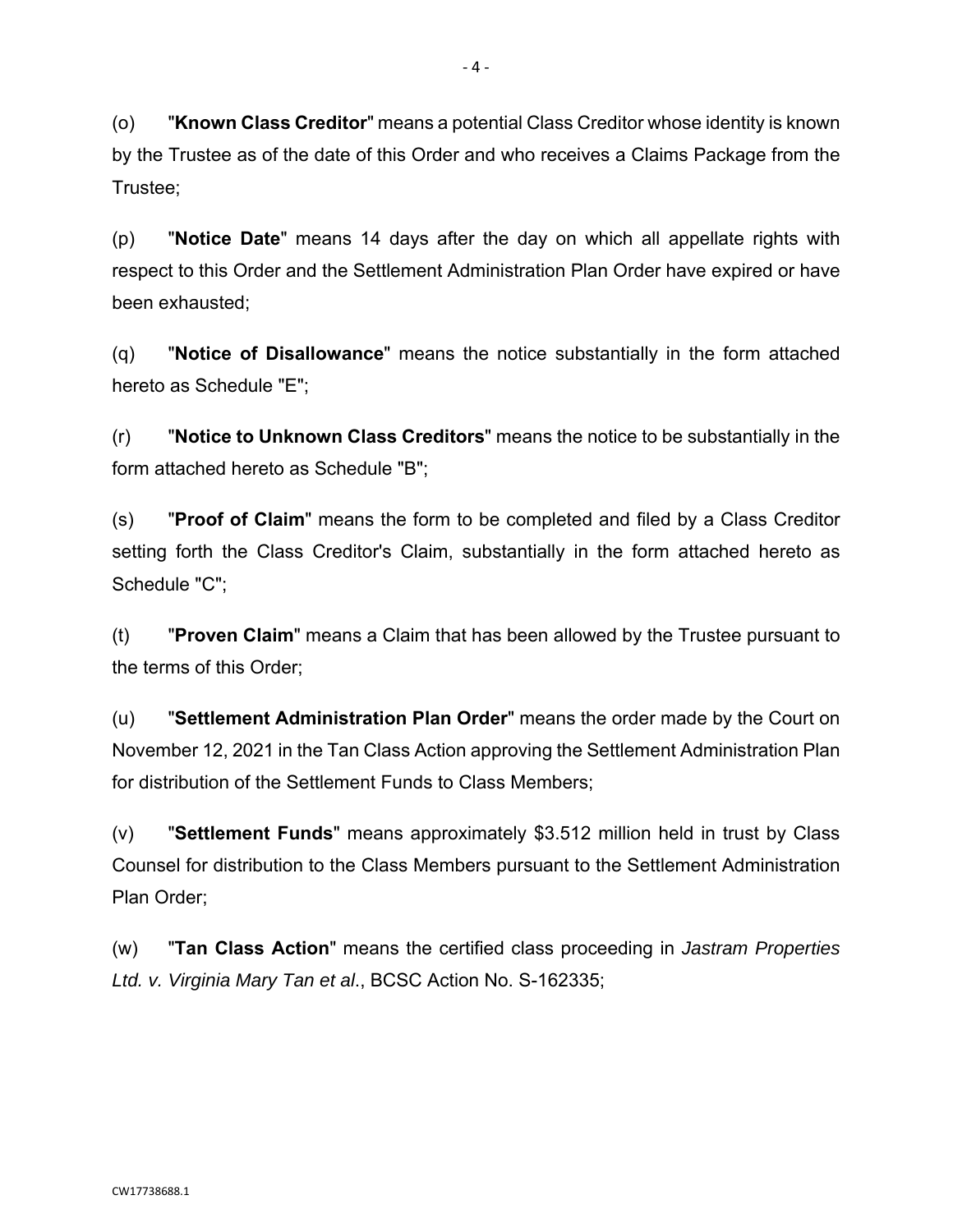(x) "**Tans**" means, collectively, Virginia Mary Tan and Patrick Eng Tien Tan;

(y) "**Tan Investment Scheme**" means the Ponzi or Ponzi-like scheme or schemes operated by the Tans up to approximately 2016;

(z) "**Trustee**" means McEown + Associates Ltd., Trustee in Bankruptcy for the Defendants Virginia Tan and Patrick Tan.

(aa) "**Trustee's Website**" means https://www.mceownassociates.com/copy-ofvirginia-mary-tan-patrick-e-1;

(bb) "**Unknown Class Creditor**" means a Class Creditor whose identity is unknown by the Trustee as of the date of this Order and who does not receive a Claims Package from the Trustee;

## **CLAIM PROCESS**

2. On or before the Notice Date, the Trustee will cause:

(a) the Claims Package to be delivered by mail or email to each Known Class Creditor at the addresses in the records of the Trustee and Class Counsel;

(b) the Notice to Unknown Class Creditors to be posted on the Trustee's Website and be published once in the Vancouver Province newspaper; and

(c) The Claims Package to be posted on the Trustee's Website.

3. The sending of the Claims Package to the Known Class Creditors, the publication of the Notice to Unknown Class Creditors and the posting of that Notice and the Claims Package on the Trustee's Website, in accordance with the foregoing terms of this Order, shall constitute good and sufficient service of such materials to any Class Creditors of the Tans and to any other person who may be entitled to receive notice and no other notice or service need be given or made and no other document or material need be served.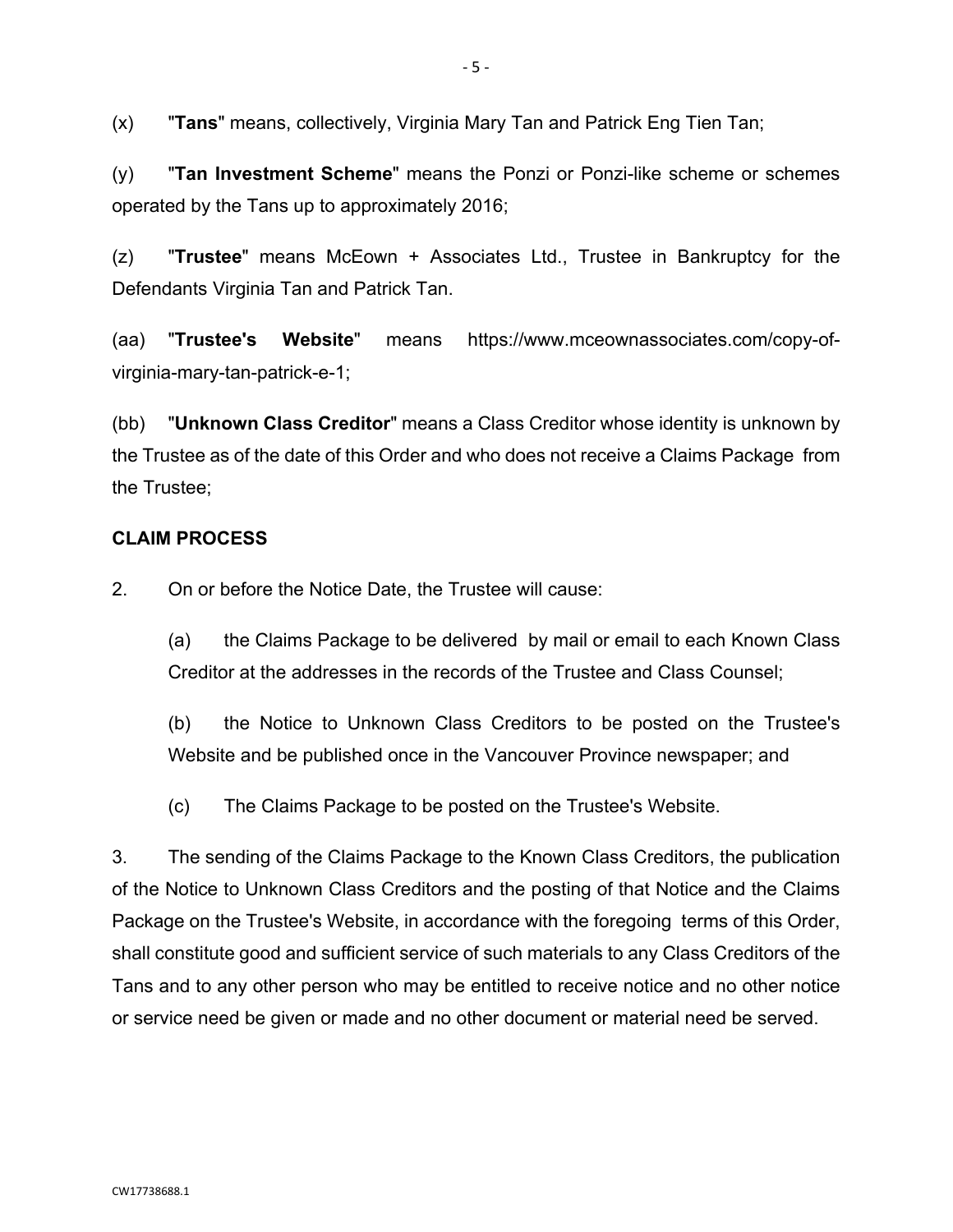4. Class Creditors must deliver a completed Proof of Claim to the Trustee prior to the Claims Deadline in order to be eligible to receive a payment from the Settlement Funds, pursuant to the Settlement Administration Plan Order.

5. A Proof of Claim must be delivered by ordinary mail, registered mail, courier, email, facsimile or personal delivery and be received by the Trustee at McEown + Associates Ltd. at #110-744 West Hastings Street, Vancouver, BC V6C 2V6, Attention to: Camille Bartolome or by email to cb@mceownassociates.ca or by fax at (604) 558- 8021.

6. Upon receiving a completed Proof of Claim, the Trustee shall review the Proof of Claim to determine if it has been submitted by a person who is or may be a Class Creditor. If the Trustee determines that the person is or may be a Class Creditor, the Trustee shall provide a copy of the Proof of Claim to Class Counsel.

7. Prior to the Class Counsel Review Deadline, Class Counsel shall review a Proof of Claim filed by the Class Creditor and consult with the Class Creditor, if able to do so, and may supplement the documentation and information filed in support of that Proof of Claim.

8. If Class Counsel concludes that a Proof of Claim tiled by a Class Creditor is consistent with the documents and records in the possession of Class Counsel concerning the Tan Investment Scheme, Class Counsel shall deliver a Class Counsel Confirmation to the Trustee with respect to the Proof of Claim, prior to the Class counsel Review Deadline. Prior to that date, with the consent of the Class Creditor, Class Counsel may also amend the Proof of Claim, as provided for by the Class Counsel Continuation, in an amount that Class Counsel concludes is consistent with the documents and records in the possession of Class Counsel.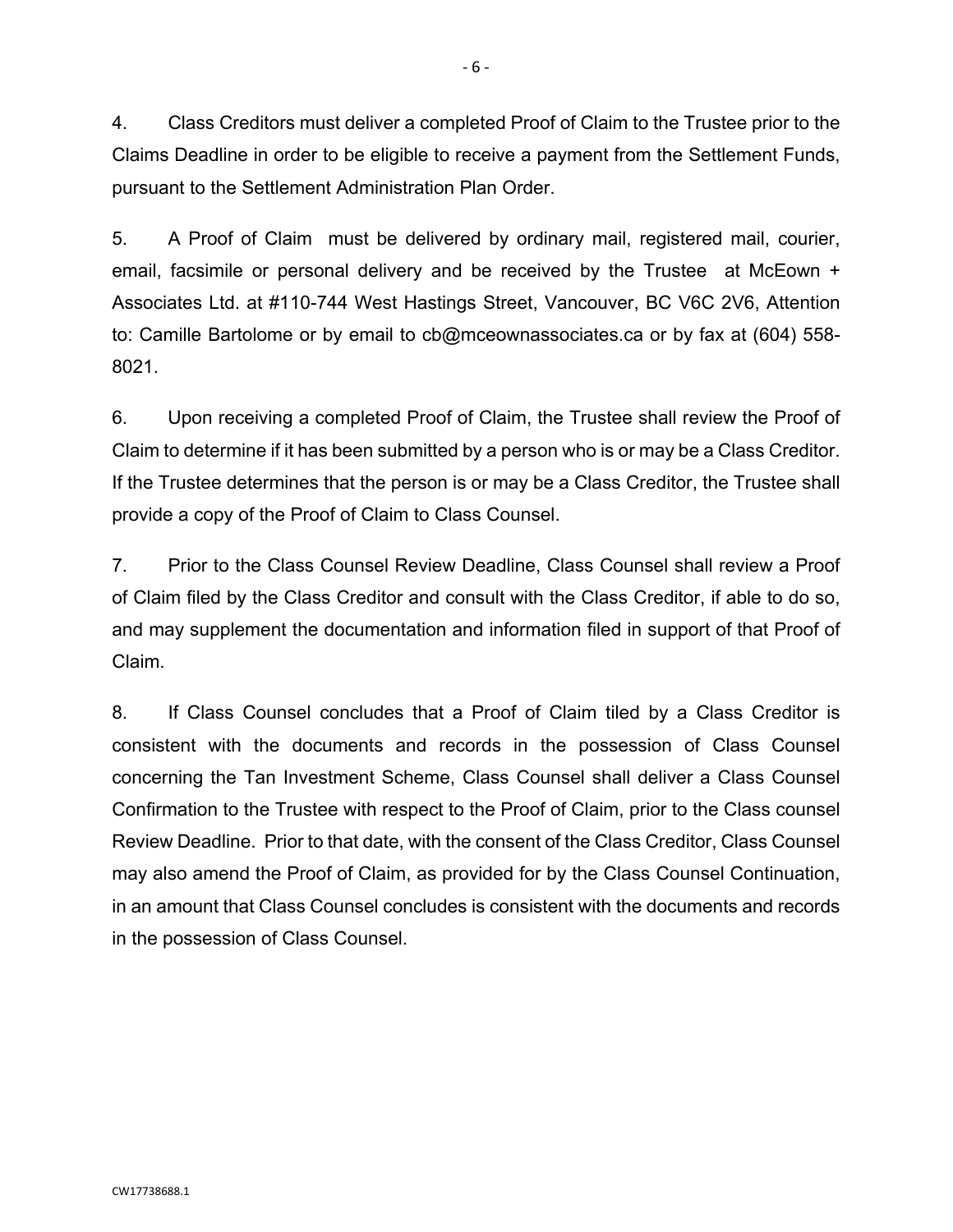9. The Trustee shall allow a Proof of Claim with respect to a Class Creditor's investment in the Tan Investment Scheme only for the amount by which the Amount Advanced by the Class Creditor exceeds the Amount Received by the Class Creditor.

10. In determining the Amount Received by a Class Creditor, in the absence of evidence to the contrary acceptable to the Trustee, the Trustee shall assume that interest was received in respect of the Class Creditor's investment in the Tan Investment Scheme, pursuant to the Promissory Note or other documentation issued by the Tans to the Class Creditor in respect of that investment, up to September 1, 2015.

11. The Trustee shall treat multiple investments by Class Creditors of the same household, residing at the same address, as one investment in the Tan Investment Scheme, for the purpose calculating the Amount Advanced in respect of the overall investment and the Amount Received in respect of that investment, unless the Trustee considers it inequitable to do so.

12. The Trustee is hereby authorized to use reasonable discretion as to the adequacy of the compliance as to the manner in which any Proof of Claim is delivered, completed and executed and may, where it is satisfied a Claim has been adequately proven, waive strict compliance with the requirements of this Order as to completion and execution of such a form.

13. On or before the Claims Notice Date, the Trustee shall give notice in writing, by ordinary mail, registered mail, personal delivery, courier, email message or facsimile transmission, to the address provided in the Proof of Claim, of the Trustee's decision to:

- (a) allow the Proof of Claim as filed, in which case the amounts set out in that Proof of Claim shall be deemed to be the Proven Claim for that Class Creditor; or
- (b) disallow the Proof of Claim as filed, in whole or in part, by delivering to the Class Creditor a Notice of Disallowance, in which case the amount, if any, of the Claim (as allowed by the Trustee) shall be deemed to be the Proven Claim for that Class Creditor.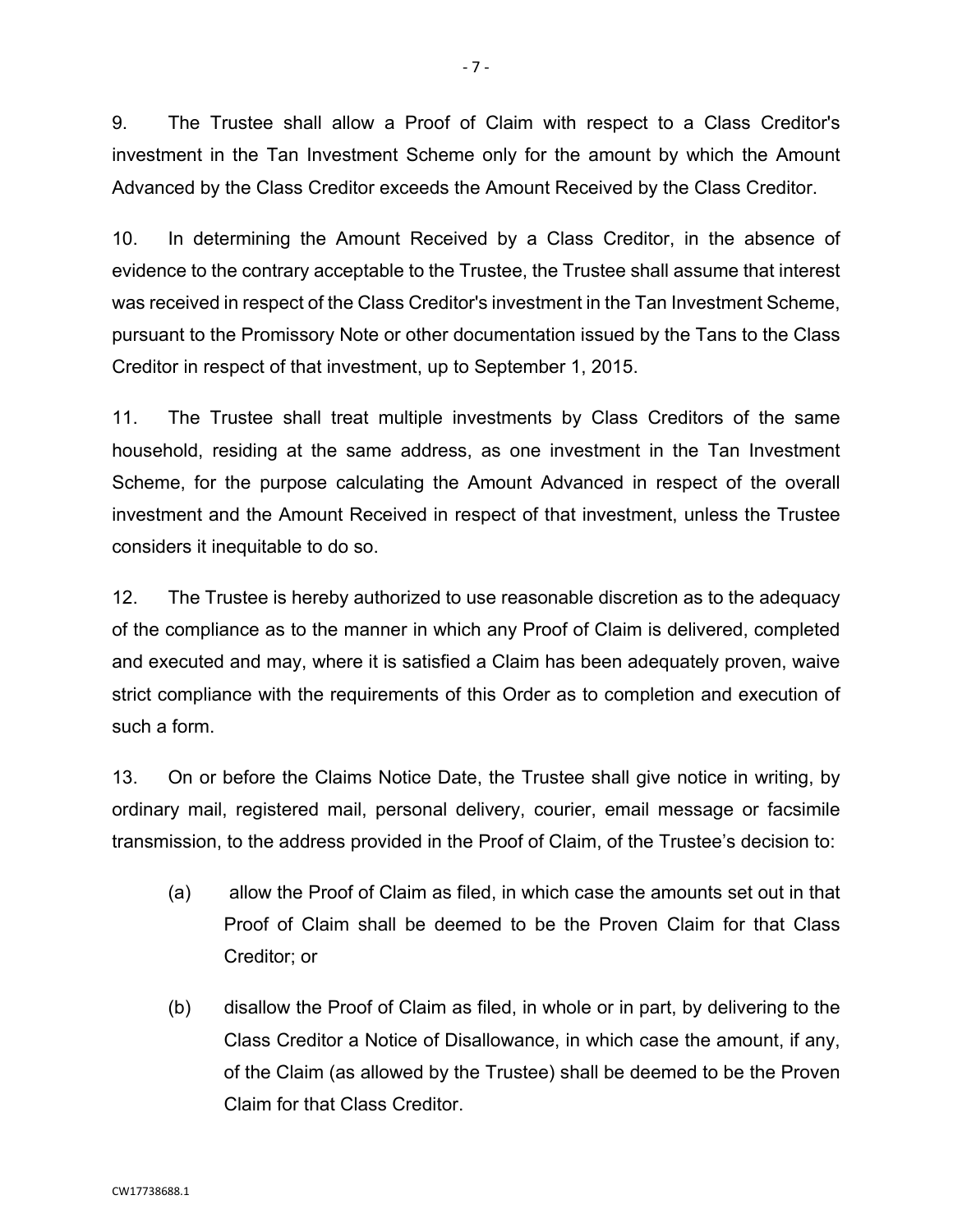14. If a person receiving a Notice of Disallowance wishes to object to the Notice of Disallowance, the person must, within 30 days of the date of delivery of the Notice of Disallowance, file at the Courthouse, 800 Smithe Street, Vancouver, British Columbia and serve on the Trustee and counsel for the Trustee, a Notice of Application in the Bankruptcy Proceeding seeking to set aside the Trustee's Notice of Disallowance and an affidavit containing all evidence intended to be relied upon by the person in support thereof.

15. A hearing to determine an appeal of the Notice of Disallowance shall be conducted as a true appeal, and not as a new hearing.

16. The process to disallow the Proofs of Claims as filed and to appeal a Notice of Disallowance shall be limited to the process as set out in this Order.

## **GENERAL PROVISIONS**

17. Any document or notice sent by the Trustee by ordinary mail shall be deemed to be received on the tenth (10th) day following the date of mailing.

18. Any person or Class Creditor who provides an email address, facsimile number or alternate address for delivery to the Trustee shall be deemed to consent to receiving materials at that email address, facsimile number or alternate address for delivery.

19. In the event that this Plan is later amended by further Order or the Court, the Trustee may post such further Order on the Trustee's Website and such posting shall constitute adequate notice to Class Creditors of such amended Claims Process.

20. The Trustee may apply to this Court for advice and directions in relation to this Order or with respect to any matter relating to the Claims Process.

21. Notwithstanding the terms of this Claims Process Order, the Trustee is directed and authorized to continue with the ordinary administration of the Consolidated Estate of Virginia Mary Tan including dealing with the claims of general creditors that are not Class Creditors.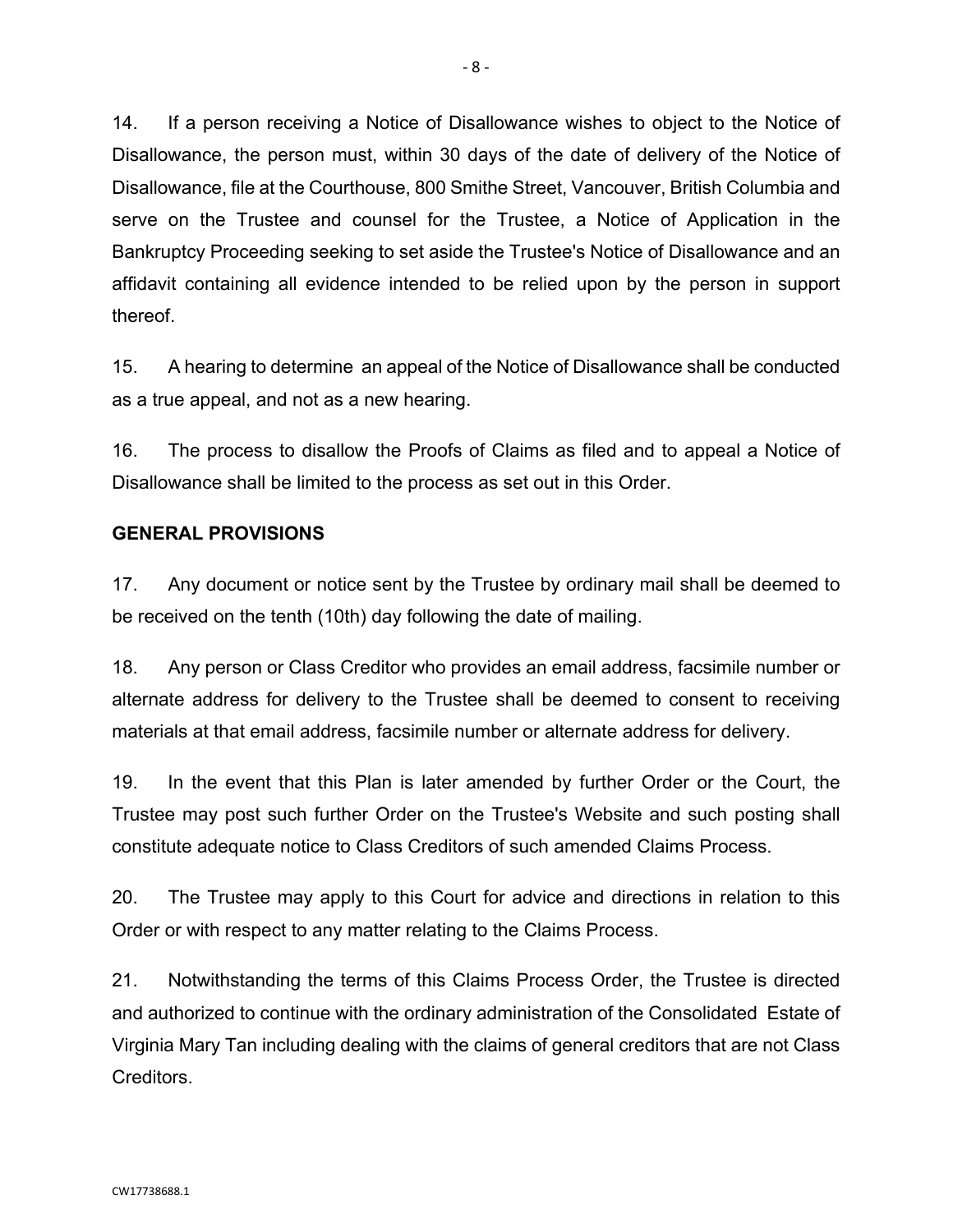22. References in this Order to the singular shall include the plural and references to the plural shall include the singular and to any gender shall include the other gender.

THE FOLLOWING PARTIES APPROVE THE FORM OF THIS ORDER AND CONSENT TO EACH OF THE ORDERS, IF ANY, THAT ARE INDICATED ABOVE AS BEING BY CONSENT:

\_\_\_\_\_\_\_\_\_\_\_\_\_\_\_\_\_\_\_\_\_\_\_\_\_\_\_\_\_\_\_\_\_\_ Signature of Christopher Ramsay, Counsel for the Trustee in Bankruptcy of Virginia Mary Tan and Patrick Eng Tan

\_\_\_\_\_\_\_\_\_\_\_\_\_\_\_\_\_\_\_\_\_\_\_\_\_\_\_\_\_\_\_\_\_

Signature of Paul R. Bennett, Counsel for Jastram Properties Ltd.

\_\_\_\_\_\_\_\_\_\_\_\_\_\_\_\_\_\_\_\_\_\_\_\_\_\_\_\_\_\_\_\_\_ Signature of Roderick B McLennan, Counsel for Maggi Li

By the Court:

 $\overline{\phantom{a}}$  , where  $\overline{\phantom{a}}$  , where  $\overline{\phantom{a}}$  , where  $\overline{\phantom{a}}$  ,  $\overline{\phantom{a}}$  ,  $\overline{\phantom{a}}$  ,  $\overline{\phantom{a}}$  ,  $\overline{\phantom{a}}$  ,  $\overline{\phantom{a}}$  ,  $\overline{\phantom{a}}$  ,  $\overline{\phantom{a}}$  ,  $\overline{\phantom{a}}$  ,  $\overline{\phantom{a}}$  ,  $\overline{\phantom{a}}$  ,  $\overline{\phantom$ 

**Registrar**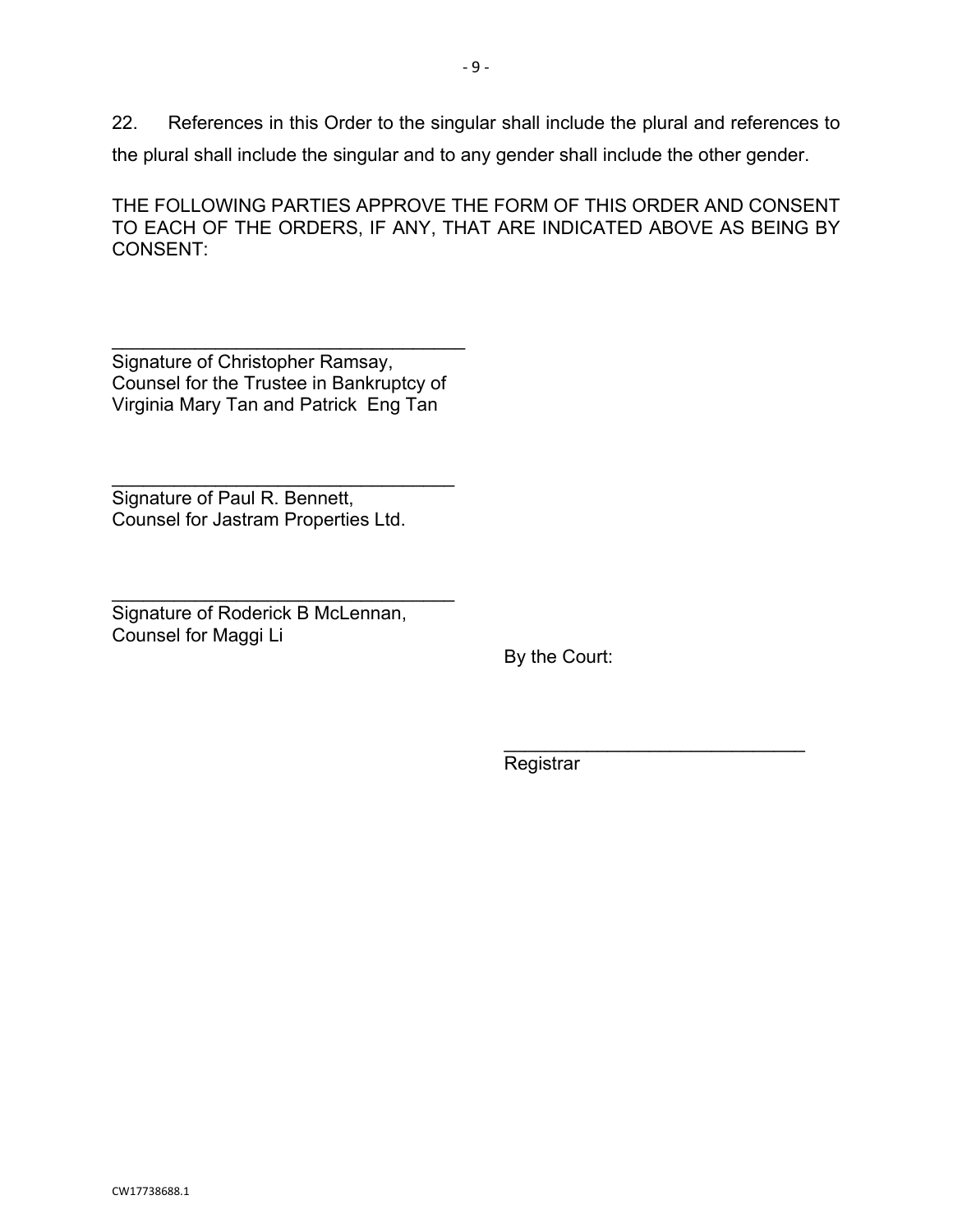#### **SCHEDULE "A" – INSTRUCTION LETTER TO KNOWN CLASS CREDITOR**

McEown Associates <sub>en</sub> LICENSED INSOLVENCY TRUSTEE

#110-744 West Hastings Street Vancouver, BC V6C 1A5 Tel: (604) 558-8020 Fax: (604) 558-8021 www.mceownassociates.com

## **Re: In the Matter of the Bankruptcy of Virginia Mary Tan, Supreme Court of British Columbia Vancouver Registry No. B-160364, Consolidated Estate No. 11-253977 (the "Bankruptcy Proceeding")**

Dear Sirs/Mesdames :

On April 29, 2016, Virginia Mary Tan and Patrick Eng Tan (collectively, the "Tans") filed bankruptcy assignments pursuant to the *Bankruptcy and Insolvency Act*. McEown + Associates Ltd. (the "**Trustee**") has been appointed as the Trustee in Bankruptcy of the Tans.

Pursuant to an Order of the Supreme Court of British Columbia made on November 12, 2021 in the Bankruptcy Proceeding (the "**Claims Process Order**"), the Trustee has been authorized to conduct a Claims Process for the determination of Claims of Class Creditors against the Tans for the principal loss of their investment in the Ponzi or Ponzi-like scheme or schemes operated by the Tans up to approximately 2016 (the "**Tan Investment Scheme**"). Capitalized terms not defined within this letter shall have the meaning ascribed thereto in the Claims Process Order. A copy of the Claims Process Order, excluding Schedules, is included in this Claims Package. The Claims Process Order and other pertinent information regarding the Bankruptcy Proceeding may be obtained from the website of the Trustee at https://www.mceownassociates.com/copyof-virginia-mary-tan-patrick-e-1.

Pursuant to an Order of the Supreme Court of British Columbia made on [Date] in the certified class proceeding in *Jastram Properties Ltd. v. Virginia Mary Tan et al.*, BCSC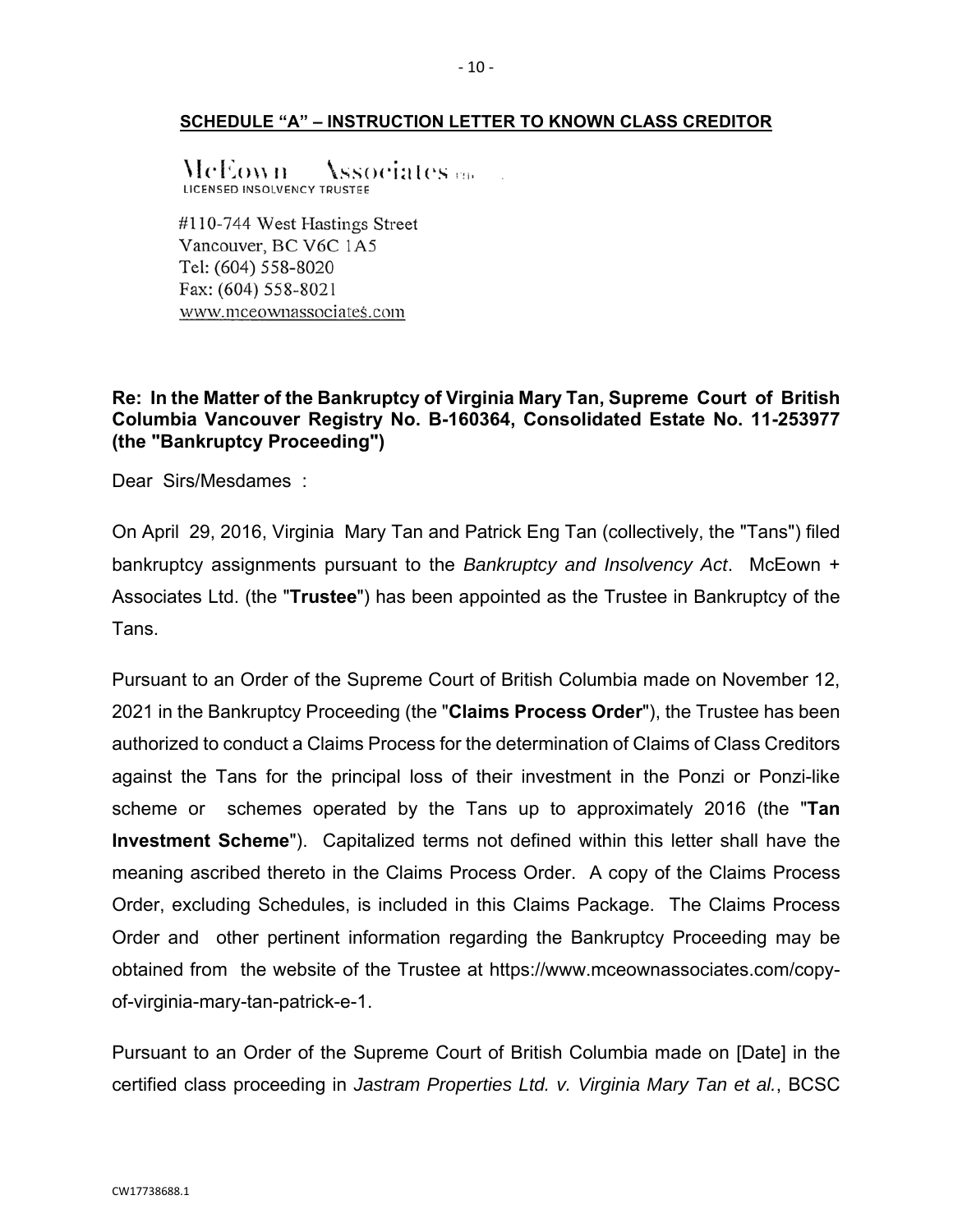Action No. S-162335 (the "**Tan Class Action**") approving a Settlement Administration Plan (the "**Settlement Administration Plan Order**"), the Claims Process conducted pursuant to the Claims Process Order will form the basis for the distribution of [\$\*] in settlement funds received in settlement some of the claims in the Tan Class Action (the "**Settlement Funds**") which are to be distributed to Class Members by the law firm of Bennett Mounteer LLP, counsel for the Class (the "**Class Counsel**"). The Class is defined as:

"All persons, other than the Defendants, who provided funds to invest in the Tan Investment Scheme promoted by Virginia Mary Tan and who have received payments from the Scheme which are lesser in total amount than the total principal amount they invested, and who have not opted-out of the Class Action.''

A copy of the Settlement Administration Plan Order made in the Tan Class Action, with the Settlement Administration Plan (excluding Schedules) attached as Schedule "A" to the Order, is included as part of this Claims Package.

**PLEASE TAKE NOTICE** that the Trustee and Class Counsel have determined that you may have a Claim as a Class Creditor of the Tans and a Class Member.

The following documents are included in this Claims Package which you should carefully review as they affect your legal rights:

- 1. This Instruction Letter;
- 2. The Claims Process Order (excluding Schedules);
- 3. A Proof of Claim and instructions;
- 4. The Settlement Administration Plan Order with the Settlement Administration Plan attached (excluding Schedules); and
- 5. Such other material as the Trustee or Class Counsel considers necessary or appropriate.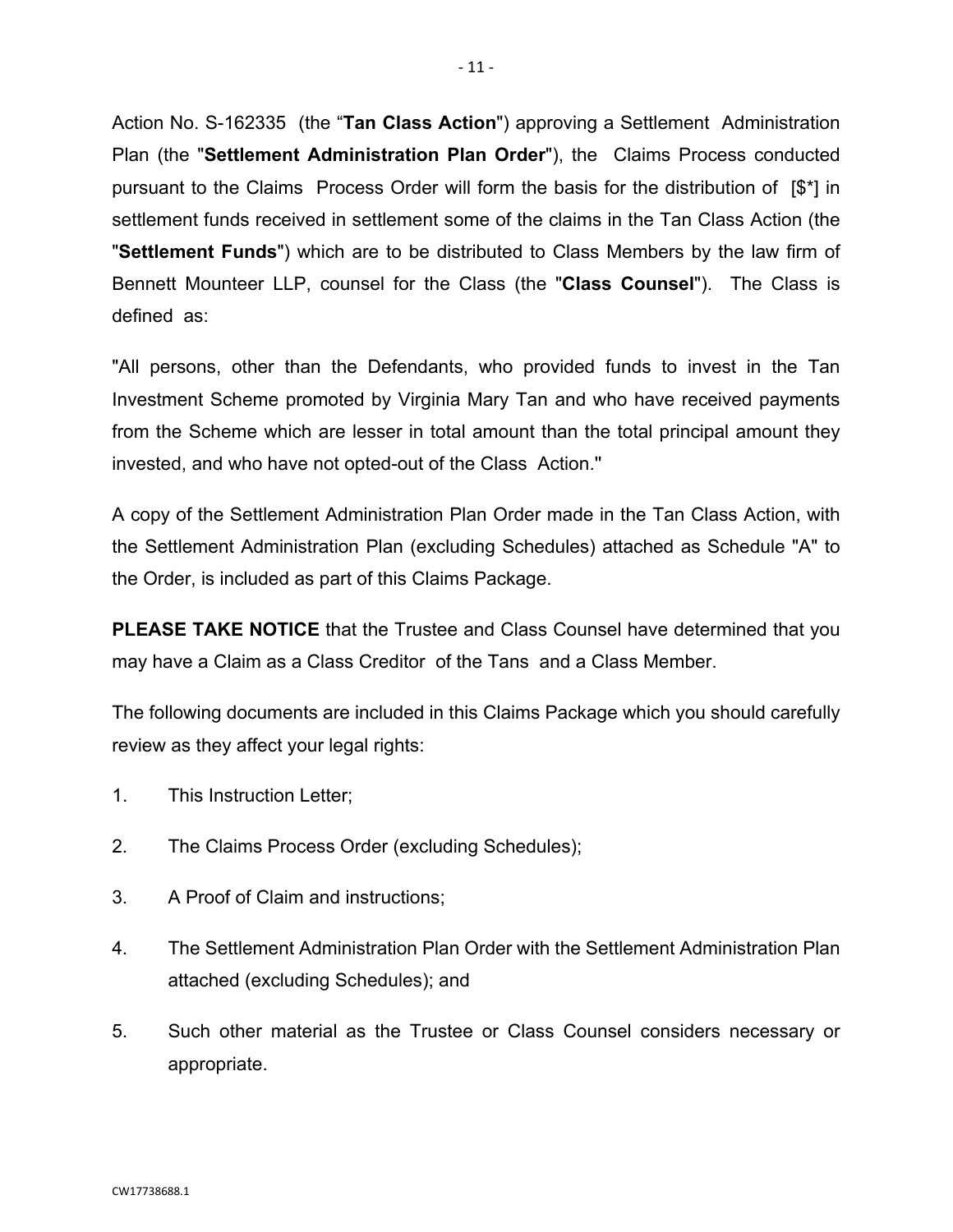If you file a Proof of Claim for payments you made to the Tans as part of the Tan Investment Scheme, the Claims Process Order provides that the Trustee may allow claims only for the amount by which the total amount of payments you made to the Tans exceeds the total amount of payments you received from the Tans, whether those payments were characterized as interest or principal or in some other way. The Proof of Claim requires you to attach a Statement of Account setting out the amount of payments you made to and received from the Tans and to attach the documentation in support of the payments you made to the Tans. In the absence of evidence to the contrary, the Trustee will assume you received interest payments in accordance with the Promissory Note or other document issued to you by the Tans in respect of your investment in the Tan Investment Scheme.

You must deliver to the Trustee a properly completed Proof of Claim with supporting documentation, in the form attached, by ordinary mail, registered mail, courier, e-mail, facsimile, or personal delivery and be received by the Trustee or Class Counsel by the Claims Deadline of 5:00 p.tn. (Local Vancouver Time) on or before April 26, 2022, at:

McEown + Associates Ltd. #110-744 West Hastings Street Vancouver, BC V6C 1A5

Attn: Camille Bartolome Tel: (604) 558-8020 Fax No. (604) 558-8021 E-mail: cb@mceownassociates.ca

**If a Proof of Claim is not received by the Claims Deadline, you will not be entitled to receive any payment from the Settlement Funds, in accordance with the Settlement Administration Plan Order.** 

The process for the revision or disallowance of a Claim and the process for appealing such revision or disallowance is set out in the attached Claims Process Order. If the Trustee revises or disallows your Claim in whole or in part and if you fail to appeal such disallowance within 30 days of the date of delivery of any Notice of Disallowance, your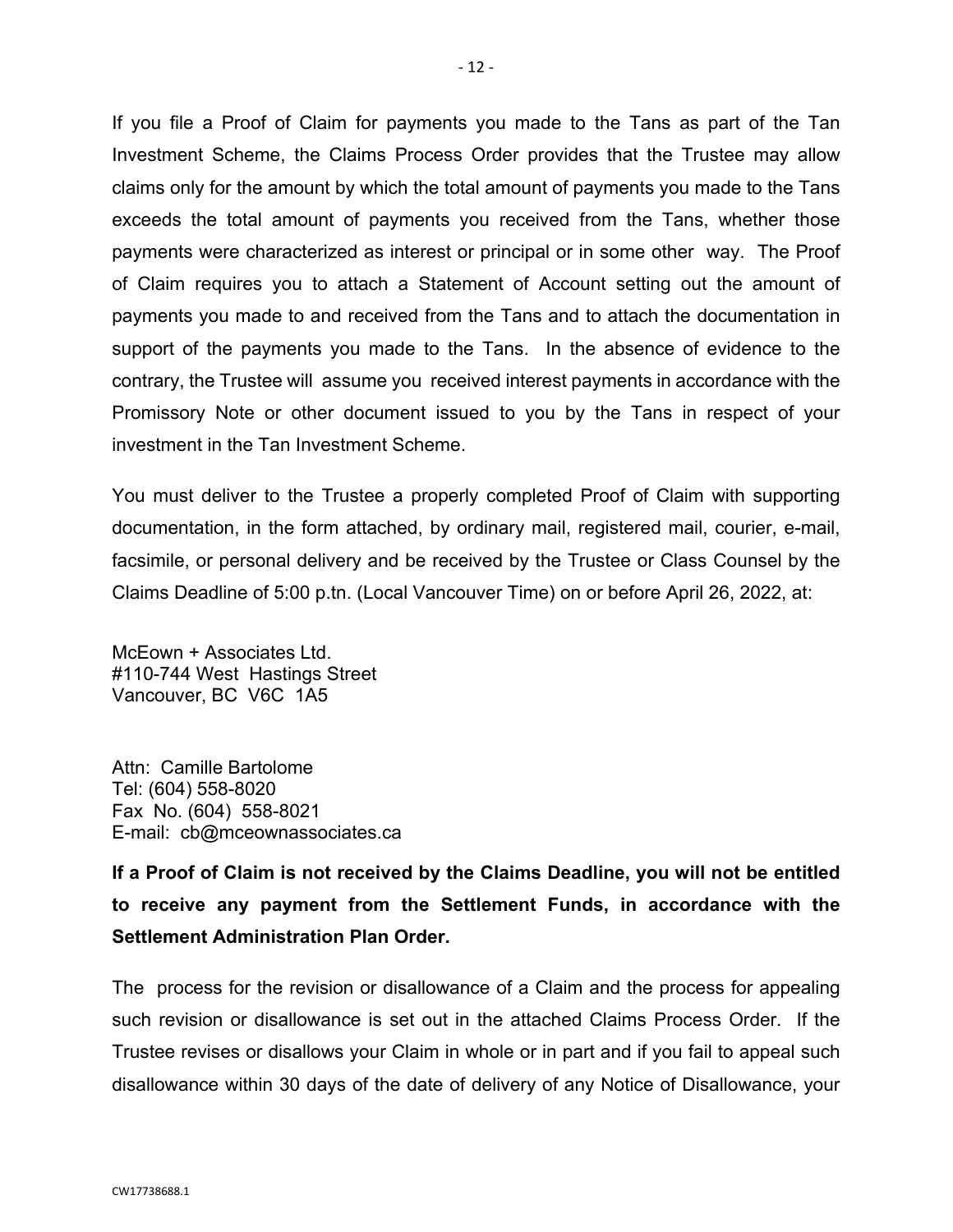Claim will be deemed to be revised or disallowed as set out in the Notice of Disallowance and such Notice of Disallowance will be final and binding upon you for all purposes.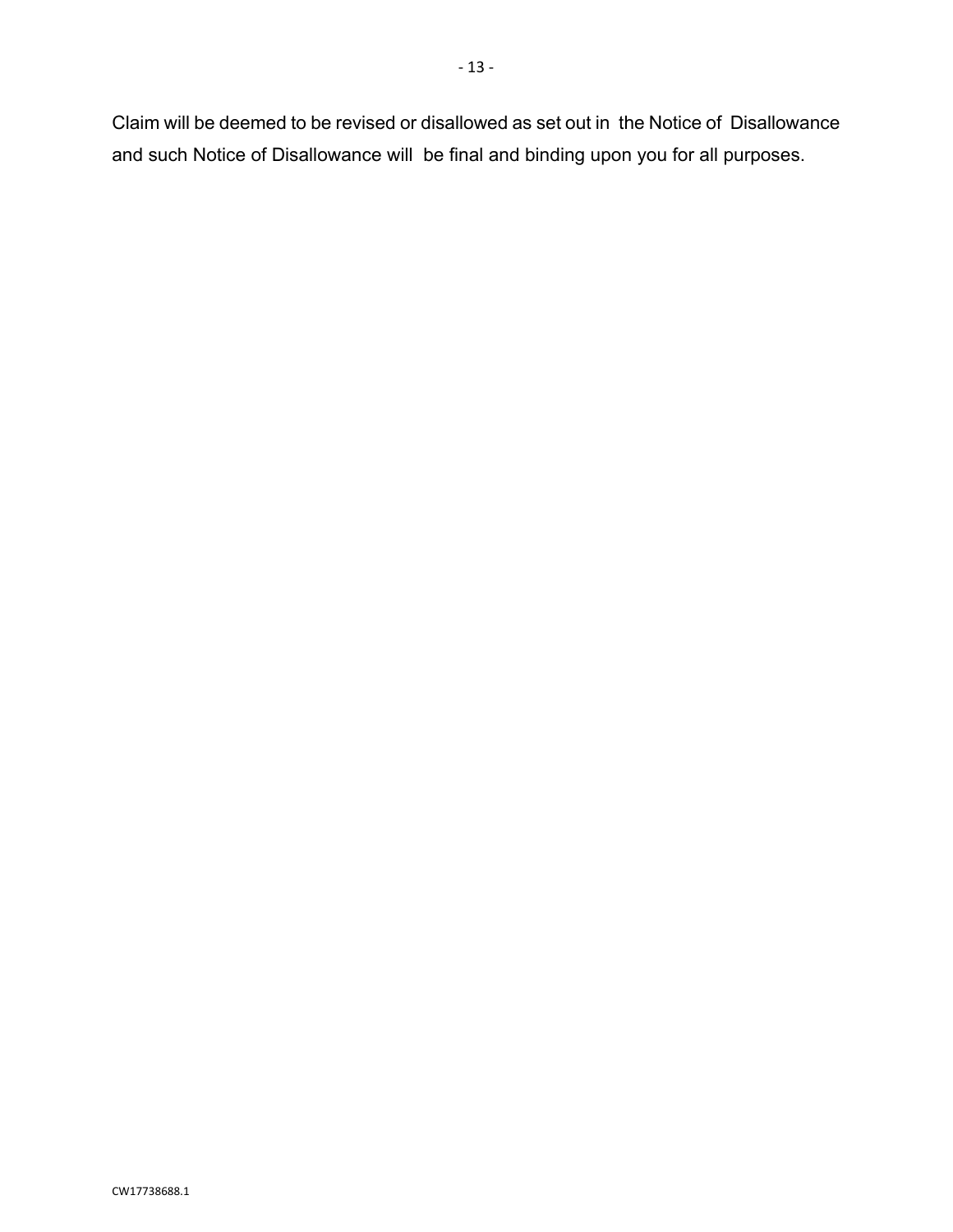## **SCHEDULE "B" - NOTICE TO UNKNOWN CLASS CREDITORS**

## **Re: In the Matter of the Bankruptcy of Virginia Mary Tan, Supreme Court of British Columbia Vancouver Registry No. B-160364, Consolidated Estate No. 11-253977**

**TAKE NOTICE** that on April 29, 2016, Virginia Mary Tan and Patrick Eng Tan (collectively, the "Tans") filed bankruptcy assignments pursuant to the *Bankruptcy and Insolvency Act* and McEown + Associates Ltd. (the "**Trustee**") was appointed as the Trustee in Bankruptcy of the Tans.

**TAKE NOTICE** that pursuant to an Order of the Supreme Court of British Columbia made on November 12, 2021 in the Bankruptcy Proceeding (the "**Claims Process Order**"), the Trustee and Class Counsel hav been authorized to conduct a Claims Process for the determination of Claims of Class Creditors against the Tans for the principal loss of their investment in the Ponzi or Ponzi-like scheme or schemes operated by the Tans up to approximately 2016 (the "**Tan Investment Scheme**"). Capitalized terms not defined within this letter shall have the meaning ascribed thereto in the Claims Process Order. A copy of the Claims Process Order, may be obtained from the website of the Trustee at https://www.mceownassociates.com/copy-of-virginia-mary-tan-patrick-e-1.

**TAKE NOTICE that any Person who participated in the Tan Investment Scheme and believes that he, she or it is a Class Creditor and has a Claim against the Tans must deliver to the Trustee a properly completed Proof of Claim with supporting documentation, in the form attached, by ordinary mail, registered mail, courier, email, facsimile, or personal delivery and be received by the Trustee or Class Counsel by the "Claims Deadline" of 5:00 p.m. (Local Vancouver Time) on or before April 26, 2022, at:** 

**McEown + Associates Ltd. #110-744 West Hastings Street Vancouver, BC V6C lAS** 

**Attn: Camille Bartolome Tel: (604) 558-8020 Fax No. (604) 558-8021 E-mail: cb@mceownassociates.ca**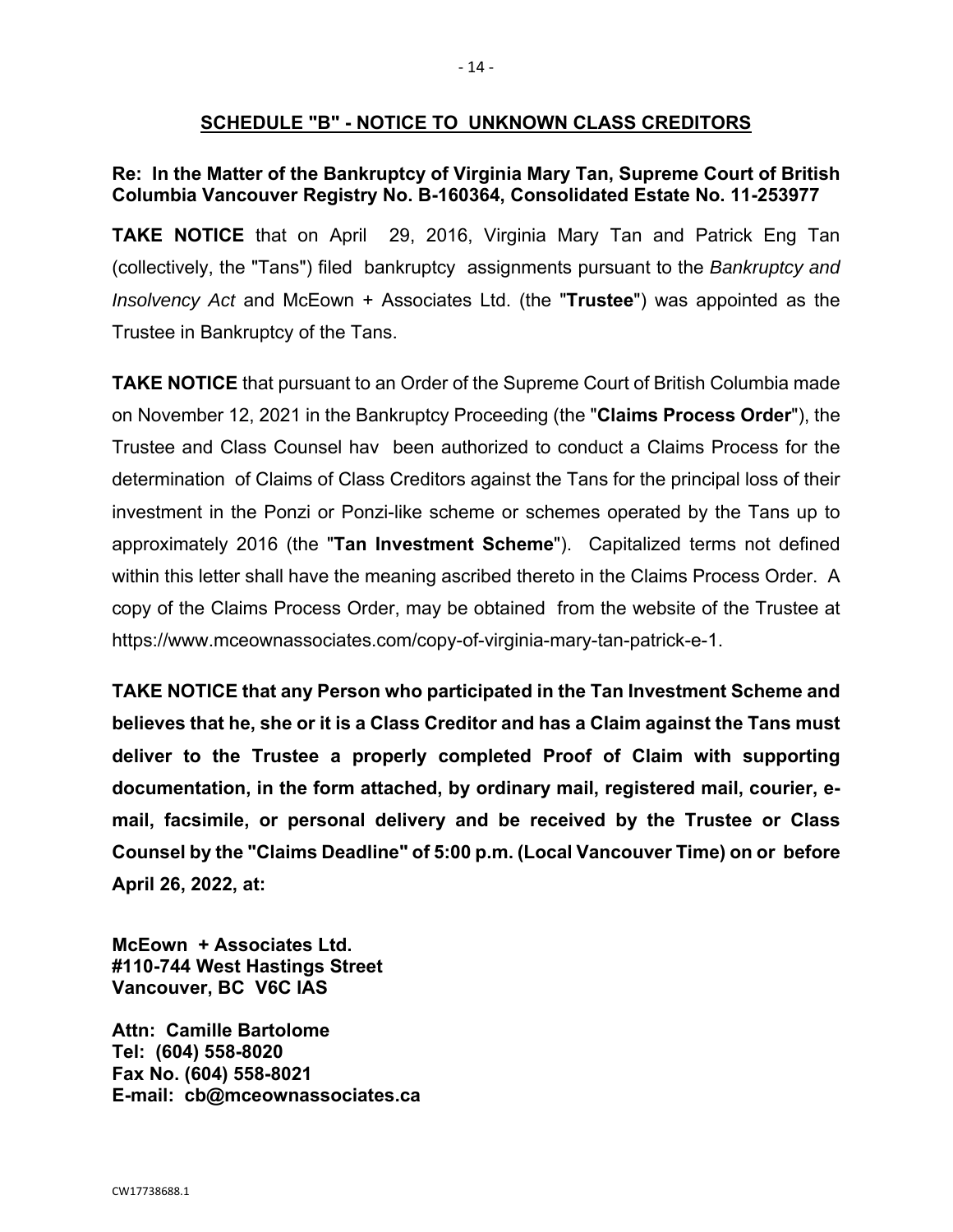**TAKE NOTICE that a Proof of Claim must be received by the Trustee by the Claims Deadline in order for a Class Creditor to be entitled to receive payment from the Settlement Funds received in settlement of some of the claims in** *Jastram Properties Ltd. v. Virginia Mary Tan et al***., BCSC Action No. S-162335 (the "Tan Class Action") pursuant to the Settlement Administration Plan approved by the Court in the Tan Class Action.** 

Further information regarding the Claims Process Order and instructions on how to file a Proof of Claim may be obtained from the Trustee's Website at https://www.mceownassociates.com/copy-of-virginia-mary-tan-patrick-e-1 or by contacting the Trustee.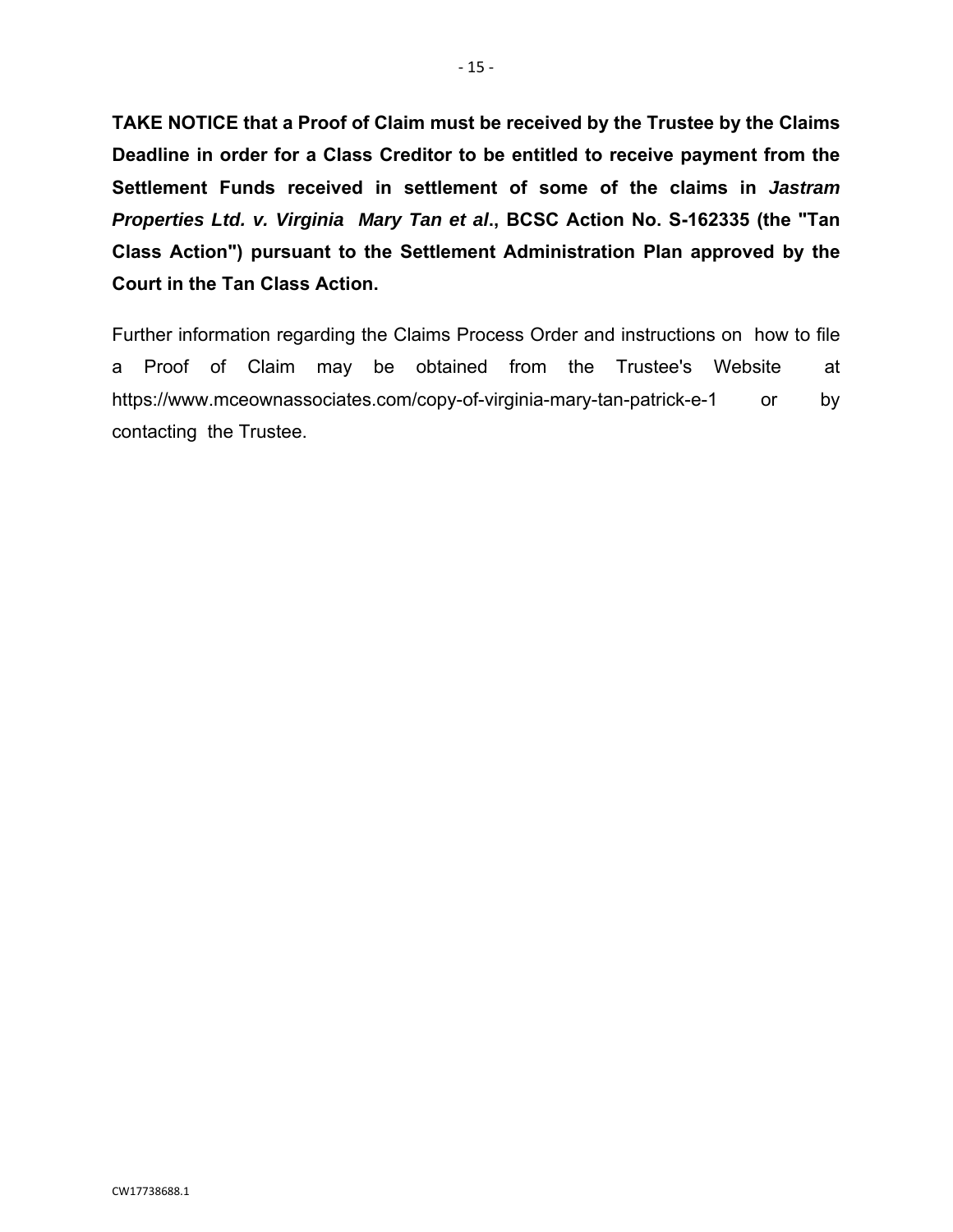## **SCHEDULE "C"- PROOF OF CLAIM**

## **PROOF OF CLAIM**

#### (Pursuant to the *Bankruptcy and Insolvency Act*)

## IN THE MATTER OF THE BANKRUPTCY OF VIRGINIA MARY TAN

Please read the attached "**Instructions for Completing Proof of Claim**" carefully prior to completing this Proof of Claim. Please print legibly. All sections of this form must be completed.

1. The properly completed Proof of Claim must be delivered by ordinary mail, registered mail, courier, e-mail, facsimile, or personal delivery to McEown + Associates Ltd. (the "Trustee") at:

McEown + Associates Ltd. # 110-744 West Hastings Street Vancouver, BC V6C 1 AS Fax No.: (604) 558-8021 E-mail: cb@mceownassociates.ca Attention : Camille Bartolome

2. Full Legal Name of Class Creditor(s): (the

"Class Creditor").

3. Full Mailing Address of the Class Creditor:

(All notices and correspondence regarding your Claim will be forwarded to this address or to the email address or facsimile address below if appropriate and applicable):

4. Telephone Number:

5. Email: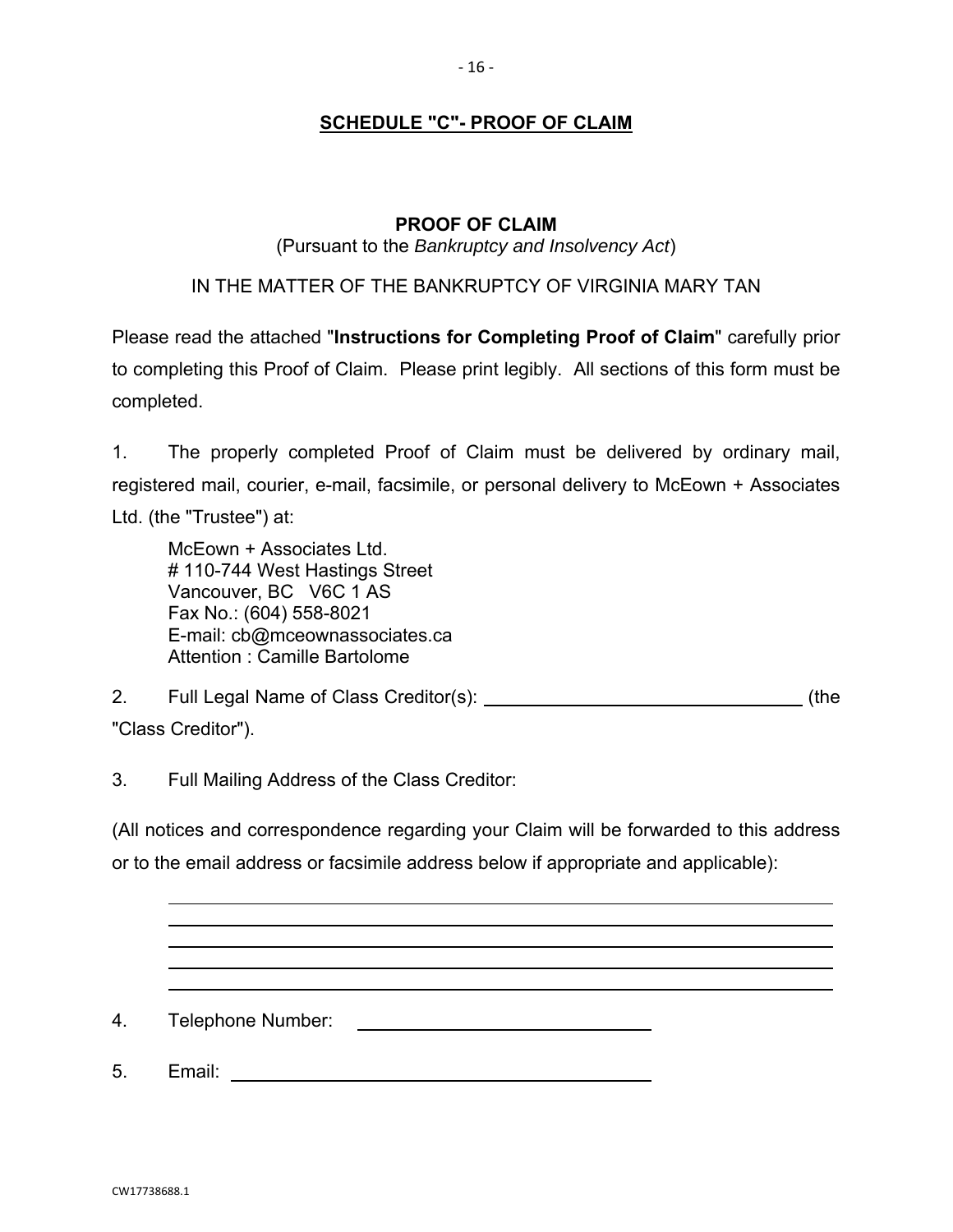6. My Claim amount is \$:

THE UNDERSIGNED HEREBY CERTIFIES AS FOLLOWS:

1. I am a Class Creditor of Virginia Mary Tan and Patrick Eng Tan (collectively, the "Tans") concerning the Tan Investment Scheme.

2. I have knowledge of all the circumstances concerning the Claim made in this Proof of Claim.

- 3. Attached as Schedules to this Proof of Claim are:
	- a. A Statement of Account detailing:
		- i. the Amounts Advanced by you to the Tans to invest In the Tan Investment Scheme; and
		- ii. any Amounts Received by you or paid to any third party on behalf of or for the benefit of you from the Tans.
	- b. All documents supporting the Amounts Advanced by you as shown in the Statement of Account.
	- c. Any documents you wish to submit concerning the Amounts Received by you from the Tans.

4. I understand in assessing my Claim, the Trustee will assume that I received interest from the Tans on the Amounts Advanced set out in my attached Statement. of Account in accordance with the Promissory Note or other document issued by the Tans with respect to the Amounts Advanced, unless I attach evidence to the contrary to this Proof of Claim concerning the Amounts Received from the Tans or such evidence otherwise exists in the records available to the Trustee.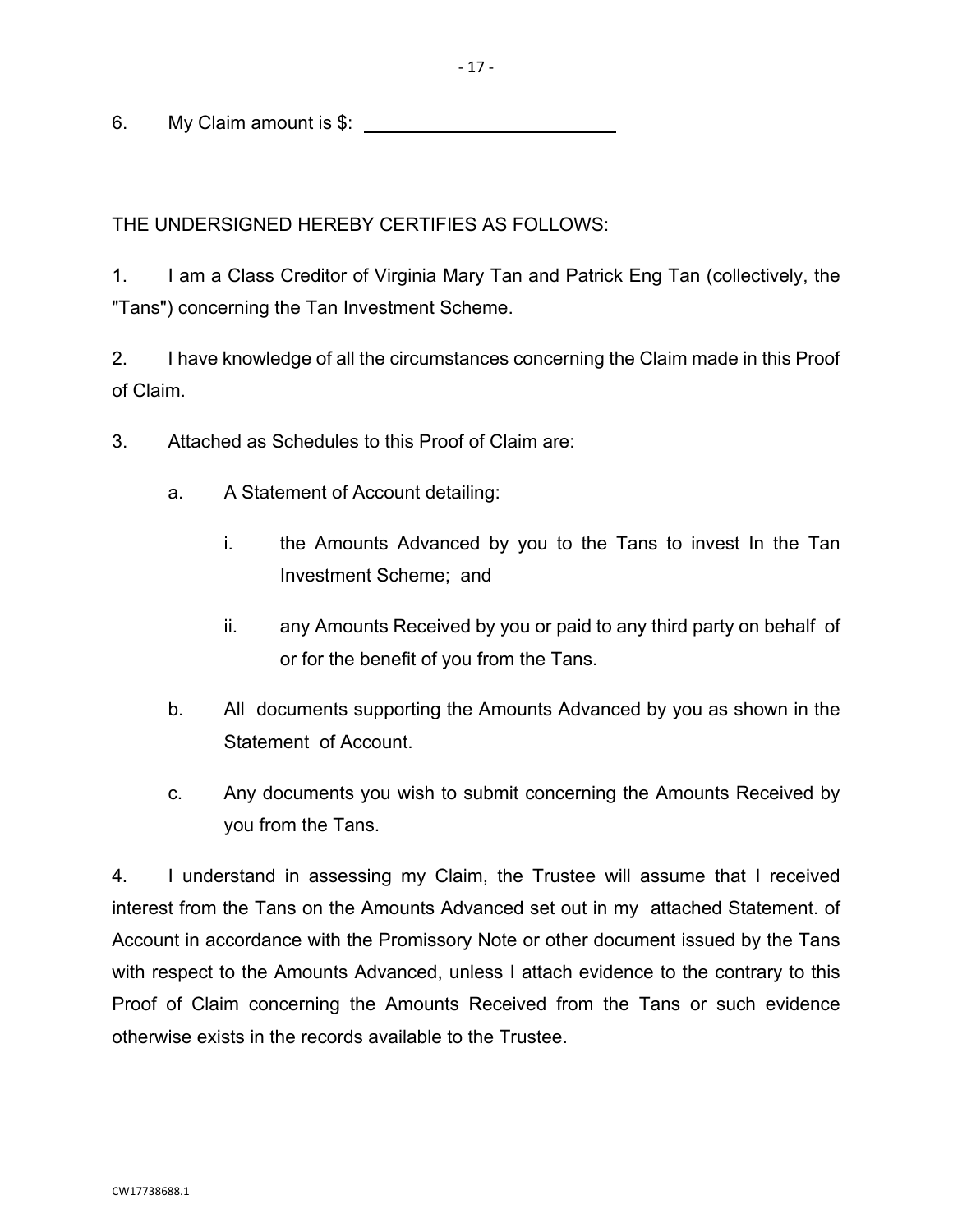DATED at , this day of , 2021.

Per: [Name of Class Creditor - please print]

 $\overline{a}$ Signature of Class Creditor

**NOTE: All relevant documentation on which you rely in making your Claim must be attached to this Proof of Claim, as the validity of your Claim will be determined solely on this Proof of Claim and attachments thereto. If the claim is disallowed for any reason, and you file an appeal of that disallowance, the appeal will he heard as a true appeal and your ability to introduce fresh or new evidence in support of your claim will be limited accordingly**.

> Schedules: (to be attached to Proof of Claim)

Schedule "A"

Attach a Statement of Account detailing the Amounts Advanced by you to the Tans to invest in the Tan Investment Scheme, and any Amounts Received by you or paid to any third party on behalf of or for the benefit of you from the Tans.

Schedule "B"

List and attach your documents which support the Amounts Advanced shown in your Statement of Account:

Schedule "C"

List and attach any documents you wish to submit concerning the Amounts Received in the Statement of Account.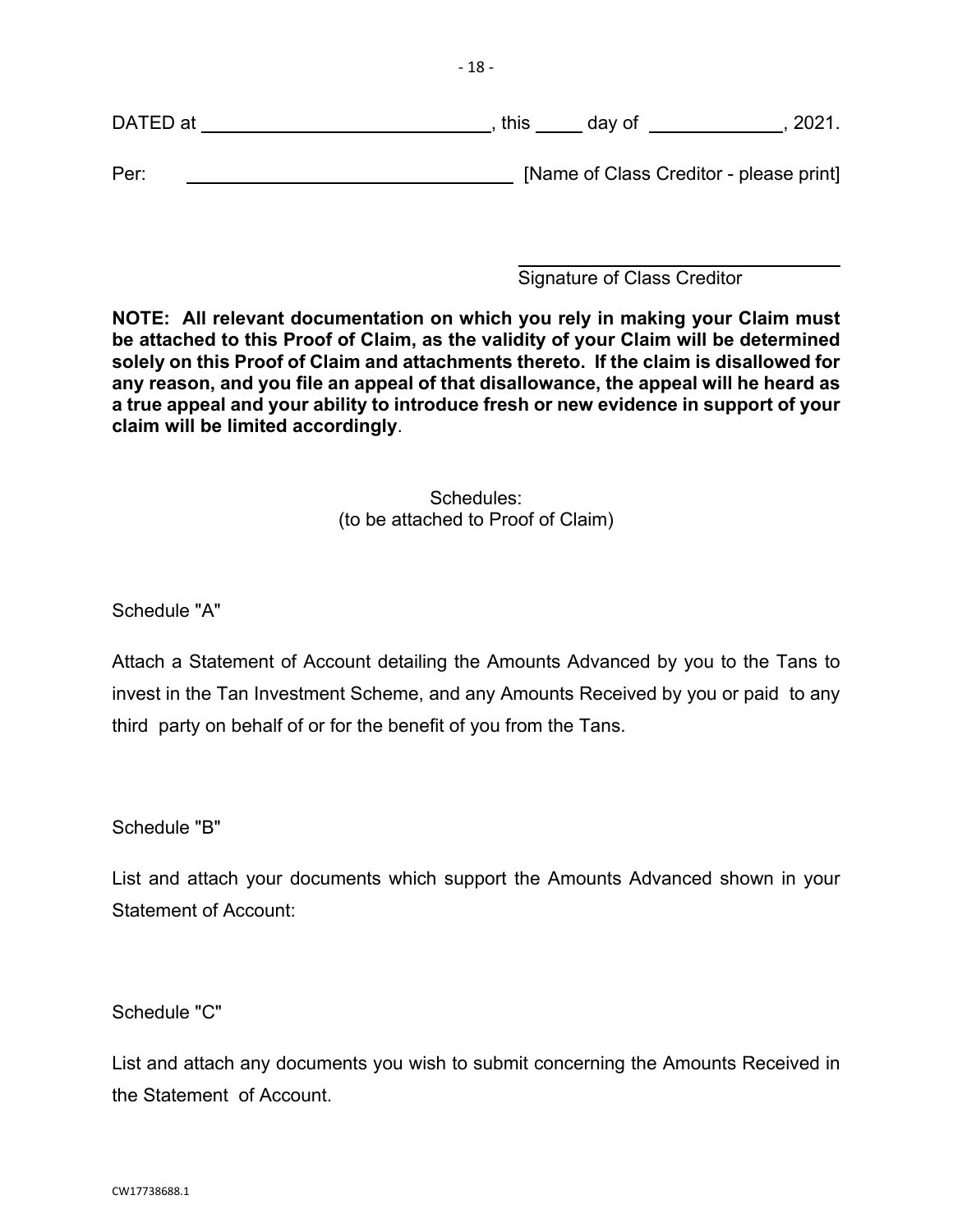These instructions are provided to assist you in preparing a Proof of Claim form in a complete and accurate manner.

1) **Delivery**: The properly complete Proof of Claim, together with the Schedules and accompanying documents, must be delivered to McEown + Associates Ltd. (the "Trustee") by ordinary mail, registered mail, courier, e-mail, facsimile, or personal delivery by the Claims Deadline:

> McEown +Associates Ltd. #11 0-744 West Hastings Street Vancouver, BC V6C 1A5 Fax No.: (604) 558-8021 E-mail: cb@mceownassociates.ca Attention: Camille Bartolome

2) **Name and Address**: Please ensure that you complete the ful name and delivery address, including phone number and email address, if available, of the Creditor making the Claim, as all future notices and correspondence regarding your Claim will be forwarded to this address, or to the email address, if appropriate.

 If the Class Creditor operates under a different name or names, please indicate this as a Schedule to the Proof of Claim.

 If members or the same household invested in the Tan Investment Scheme. please include each household family member's investments in one Proof of Claim.

3) **Claim Details**: The Trustee is authorized to accept a Claim in respect of the Tan Investment Scheme for the amount by which the total Amount Advanced by a Class Creditor to the Tans exceeds the total amount of the Amounts Received by or for the benefit of the Class Creditor from the Tans without regard to whether those Amounts Received were characterized as interest, principal, profit, or otherwise.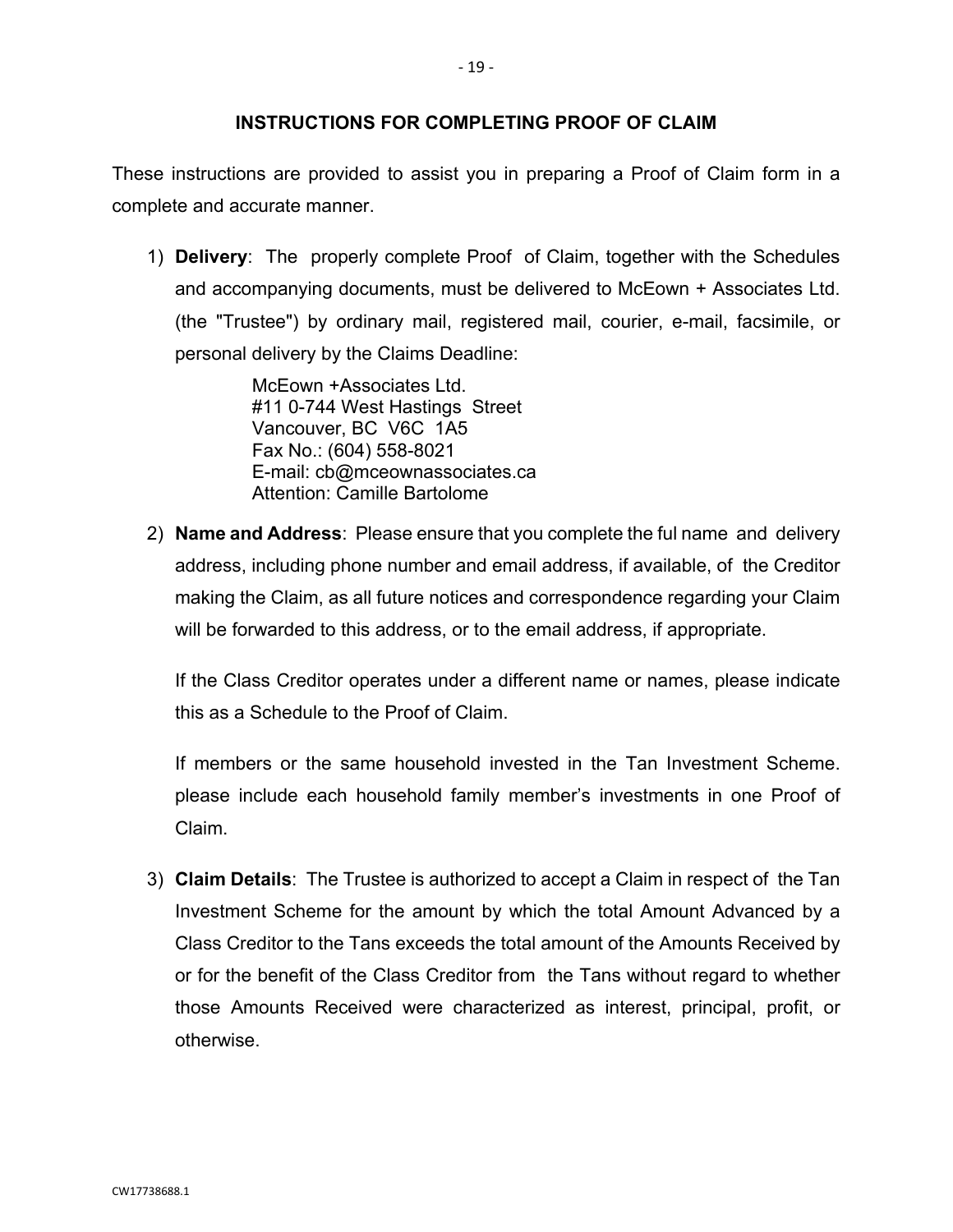- 4) **Attached Schedules**: The Proof of Claim is incomplete and may not be accepted unless:
	- a. You have included a Statement of Account detailing the Amounts Advanced by you to the Tans to invest in the Tan Investment Scheme, and any Amounts Received by you or paid to any third party on behalf of or for the benefit of you by the Tans.
	- b. You have included documents supporting the Amounts Advanced shown in the Statement of Account.

 In assessing your Claim, the Trustee will assume that you have received interest from the Tans on the Amounts Advanced in accordance with the terms of the Promissory Note or other documentation issued by the Tans with respect to the Amounts Advanced by you. If you claim that you did not receive such interest, you must also attach:

- c. Any documents which support your Claim of the Amounts Received in your Statement of Account to the Tan Investment Scheme.
- 5) **Signature**: The Proof of Claim must be signed and dated by you. If there is more than one Class Member under your Claim, only one signature is required.
- 6) **Disallowance**: The Trustee is entitled to disallow your Proof of Claim in whole or in part. If your Claim is disputed in whole or in part, the Trustee will send you a Notice of Disallowance along with particulars about how you may dispute the Notice of Disallowance.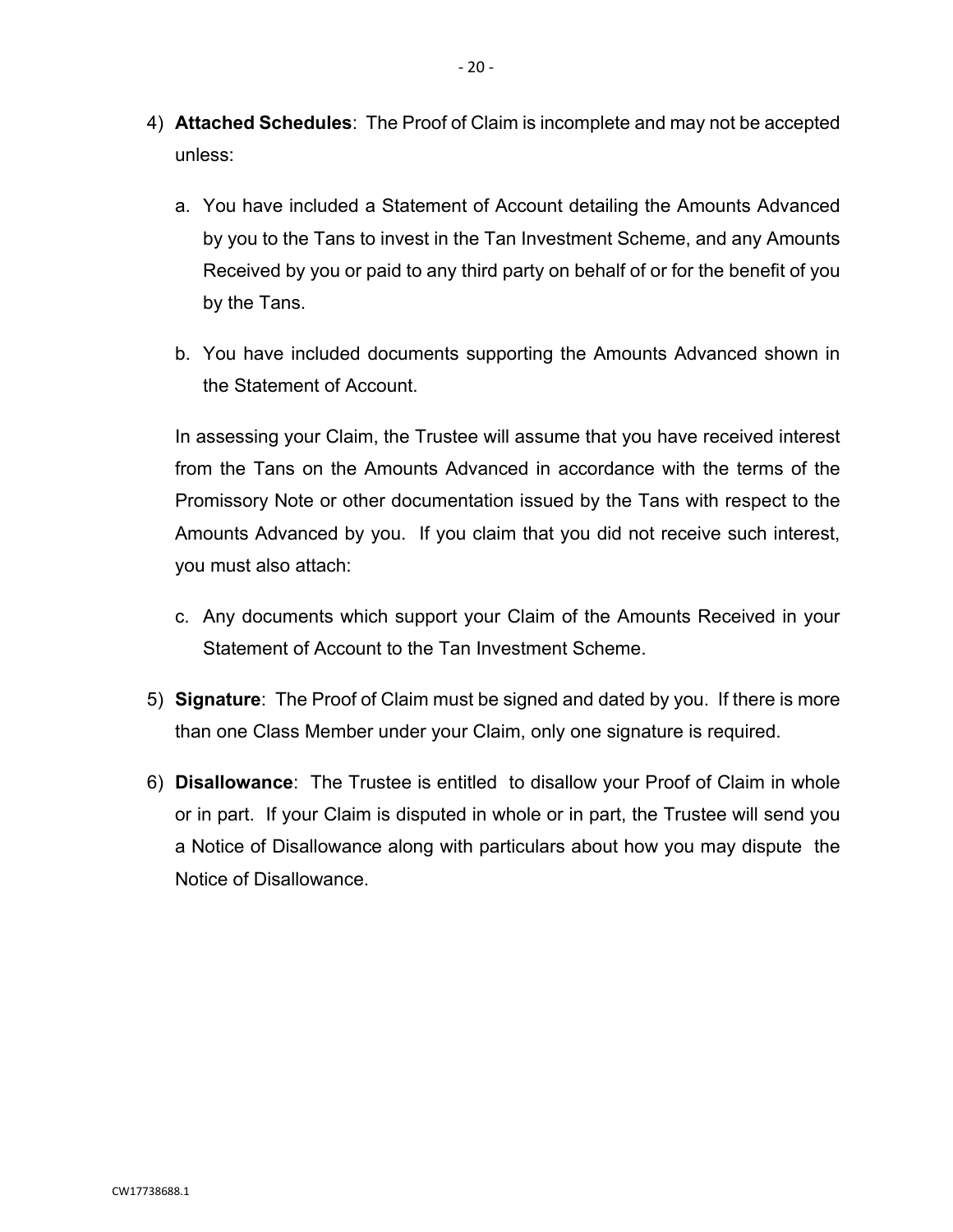# CW17738688.1

# **SCHEDULE "D"- CLASS COUNSEL CONFIRMATION**

# **To: McEown + Associates Ltd., Trustee in Bankruptcy for the Estate of Virginia Mary Tan.**

Class Counsel has reviewed the Poof of Claim dated [Date] filed by [Name of Class Creditor] and confirms that the amount of the Claim is consistent with the documents and records in possession of Class Counsel concerning the Tan Investment Scheme.

Date: \_\_\_\_\_\_\_\_\_\_\_\_\_\_\_\_\_\_\_\_\_-

 Bennett Mounteer LLP **Per:** Per:

 $\overline{a}$ Print Name Signature

**OR** 

Class Counsel has reviewed the Proof of Claim dated [Date] tiled by [Name of Class Creditor] with the Class Creditor, who has consented below to amend the Proof of Claim to the amount of \$[Amount]. Class Counsel confirms that this amount of the amended Claim is consistent with the documents and records in the possession of Class Counsel concerning the Tan Investment Scheme.

Date: \_\_\_\_\_\_\_\_\_\_\_\_\_\_\_\_\_\_\_\_\_

 Bennett Mounteer LLP **Per:** Per: 2014 Per:

l Print Name Signature

CONSENTED TO:

 $\overline{a}$ Print Name of Class Creditor **Signature** Signature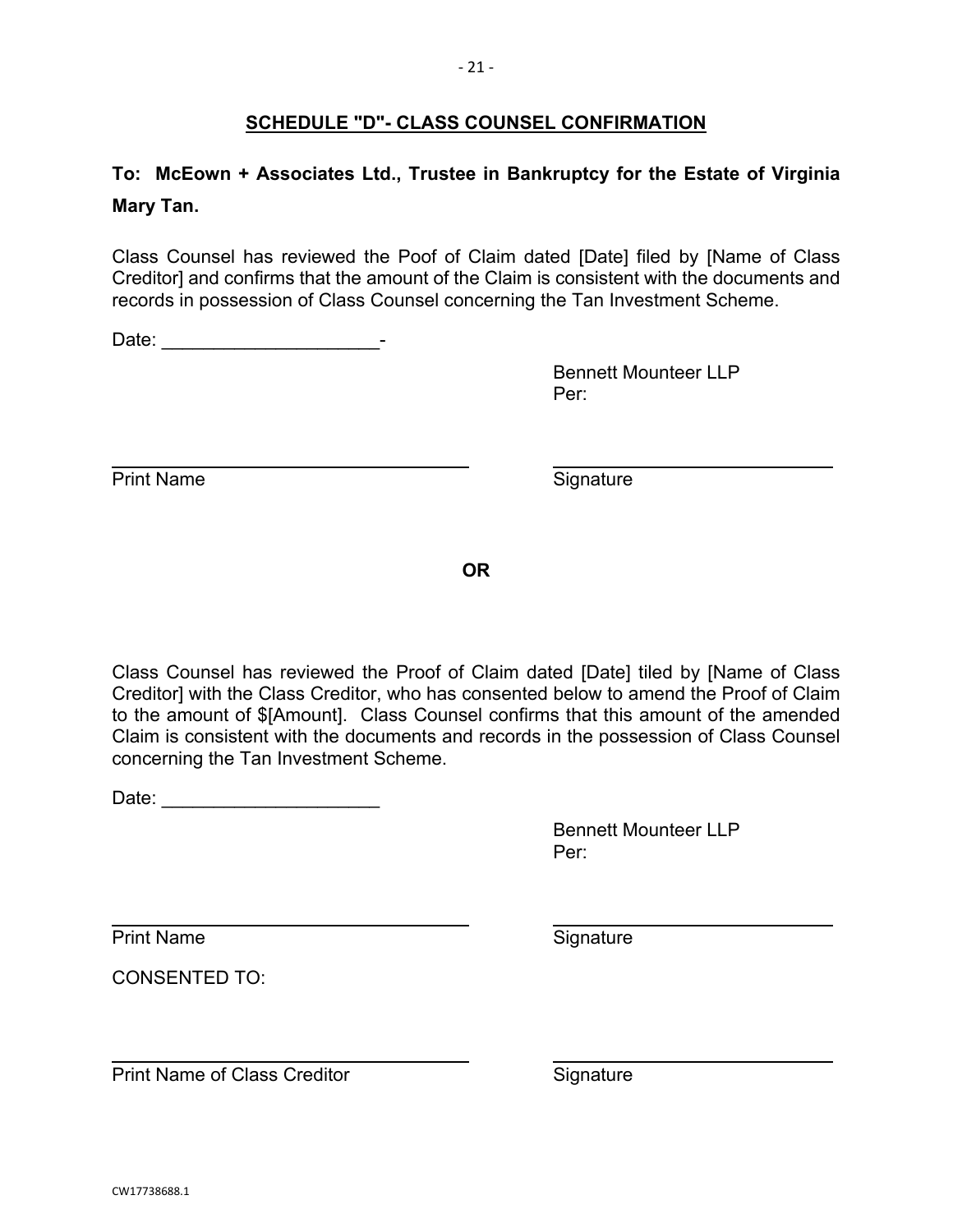## **SCHEDULE "E" -NOTICE OF DISALLOWANCE**

Court No. 160364 Vancouver Registry

## **NOTICE OF DISALLOWANCE**  IN THE MATTER OF THE BANKRUPTCY OF VIRGINIA MARY TAN

TO: Name of Class Creditor: [Insert]

Pursuant to the Claims Process, McEown + Associates Ltd. (the "Trustee"), in its capacity as Trustee in Bankruptcy for the Estate of Virginia Mary Tan, gives you notice that your Proof of Claim dated [Insert] has been reviewed the and the Trustee has revised or disallowed your Proof of Claim for the following reasons:

[Insert]

Subject only to the appeal of this disallowance being successfully brought by you in full compliance with the provisions of the Claims Process Order, including the prescribed time for any appeal to be filed, your claim will be allowed as follows:

| <b>Name of Class Creditor</b> | <b>Amount Claims</b> | <b>Amount Allowed</b> |
|-------------------------------|----------------------|-----------------------|
|                               |                      |                       |

 Per: \_\_\_\_\_\_\_\_\_\_\_\_\_\_\_\_\_ Authorized Signatory McEown + Associates Ltd.

If you wish to object to this Notice of Disallowance, you must, within **30 days** of the date of delivery of this Notice of Disallowance, file a Notice of Application and supporting Affidavit at the Supreme Court of British Columbia and serve the Notice of Application and Affidavit on the Trustee at the following address: